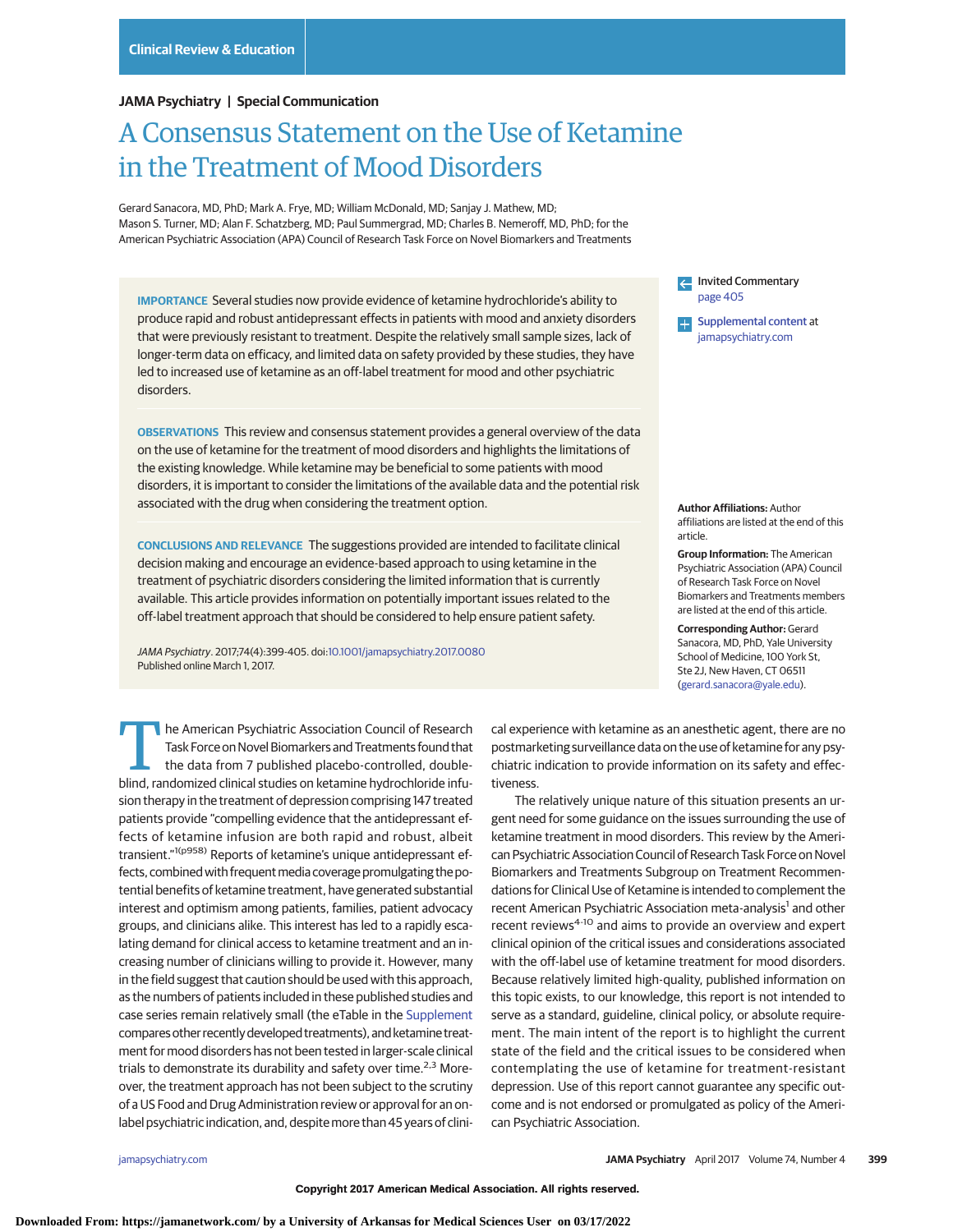# Patient Selection

There are no clearly established indications for the use of ketamine in the treatment of psychiatric disorders. However, the selection of appropriate patients for ketamine treatment requires consideration of the risks and benefits of the treatment in the context of the patient's severity of depression, duration of current episode, previous treatment history, and urgency for treatment. To date, the strongest data supporting ketamine's clinical benefit in psychiatric disorders are in the treatment of major depressive episodes without psychotic features associated with major depressive disorder.<sup>1,11</sup> Even these data are limited by the fact that most of those studies evaluated efficacy only during the first week following a single infusion of ketamine. However, emerging studies suggest that repeated dosing can extend the duration of effect for at least several weeks.<sup>12,13</sup> Although some limited data on the use of ketamine in treating other psychiatric diagnoses exist (eBox 1 in the [Supple](http://jama.jamanetwork.com/article.aspx?doi=10.1001/jamapsychiatry.2017.0080&utm_campaign=articlePDF%26utm_medium=articlePDFlink%26utm_source=articlePDF%26utm_content=jamapsychiatry.2017.0080)[ment\)](http://jama.jamanetwork.com/article.aspx?doi=10.1001/jamapsychiatry.2017.0080&utm_campaign=articlePDF%26utm_medium=articlePDFlink%26utm_source=articlePDF%26utm_content=jamapsychiatry.2017.0080), we do not believe there are sufficient data to provide ameaningful review of the assessment of risks and benefits of ketamine use in these other disorders at present.

In addition to diagnostic considerations, appropriate patient selection requires an assessment of other medical, psychological, or social factors that may alter the risk to benefit ratio of the treatment and affect the patient's capacity to provide informed consent. For these reasons, we recommend that each patient undergo a thorough pretreatment evaluation process (Table)<sup>14-17</sup> that assesses several relevant features of the patient's past and current medical and psychiatric condition before initiating ketamine treatment. We also recommend that an informed consent process be completed during thisevaluation. Rationale for the suggestions listed in the Table are provided in eBox 1 in the [Supplement.](http://jama.jamanetwork.com/article.aspx?doi=10.1001/jamapsychiatry.2017.0080&utm_campaign=articlePDF%26utm_medium=articlePDFlink%26utm_source=articlePDF%26utm_content=jamapsychiatry.2017.0080)

# Clinician Experience and Training

There are considerable differences in the experience and clinical expertise of the clinicians currently administering ketamine to patients for the treatment of mood disorders. At present, there are no published guidelines or recommendations outlining the specific training requirements that clinicians should complete before administering doses of ketamine that are lower than those used in anesthesia. In attempting to balance the needs for treatment availability and patient safety, one must consider the information available regarding the use of ketamine at the relevant dose range in similar patient populations to formulate an advisory on clinical credentialing for ketamine administration for the treatment of mood disorders.

The peak plasma ketamine hydrochloride concentrations of 70 to 200 ng/mL seen with the typical antidepressant dose of 0.5 mg/kg delivered intravenously (IV) during 40 minutes (0.5 mg/kg per 40 minutes IV) do not produce general anesthetic effects. The concentrations arewell below the peak plasma ketamine hydrochloride concentrations generally used for surgical anesthesia (2000-3000 ng/ mL) and below the concentrations associated with awakening from ketamine hydrochloride anesthesia (500-1000 ng/mL).<sup>18-20</sup> Reporting on 833 ketamine infusions in healthy individuals resulting in peak plasma ketamine concentrations in the same general range

#### Table. Recommended Components of Preprocedural Evaluation for Appropriateness of Ketamine Hydrochloride Treatment

| <b>Component Recommendation</b>                                                                                                                                                                                                                                                                  |                                                                                                                                                                                                                                                                                                                                                                                                                                                                                                              |
|--------------------------------------------------------------------------------------------------------------------------------------------------------------------------------------------------------------------------------------------------------------------------------------------------|--------------------------------------------------------------------------------------------------------------------------------------------------------------------------------------------------------------------------------------------------------------------------------------------------------------------------------------------------------------------------------------------------------------------------------------------------------------------------------------------------------------|
| $\mathbf{1}$                                                                                                                                                                                                                                                                                     | A comprehensive diagnostic assessment should be completed to<br>establish current diagnosis and evaluate history of substance use<br>and psychotic disorders                                                                                                                                                                                                                                                                                                                                                 |
| $\overline{2}$                                                                                                                                                                                                                                                                                   | Assessment of baseline symptom severity should be completed to<br>allow later assessments of clinical change with treatment <sup>a</sup>                                                                                                                                                                                                                                                                                                                                                                     |
| 3                                                                                                                                                                                                                                                                                                | A thorough history of antidepressant treatment should be<br>collected and documented to confirm previous adequate trials of<br>antidepressant treatments                                                                                                                                                                                                                                                                                                                                                     |
| $\overline{4}$                                                                                                                                                                                                                                                                                   | A thorough review of systems should be performed to evaluate<br>potential risk factors associated with ketamine treatment <sup>b</sup>                                                                                                                                                                                                                                                                                                                                                                       |
| 5                                                                                                                                                                                                                                                                                                | Decisions on the specific physical examination and laboratory<br>screening assessments should be made according to established<br>quidelines and advisories issued by the American College of<br>Cardiology Foundation/American Heart Association and the<br>American Society of Anesthesiologists and should be based on a<br>patient's individual clinical characteristics <sup>c</sup>                                                                                                                    |
| 6                                                                                                                                                                                                                                                                                                | A careful review of past medical and psychiatric records and/or<br>corroboration of the past history by family members are strongly<br>encouraged; all current medications and allergies should be<br>reviewed, including histories of opiate and benzodiazepine use; the<br>use of a baseline urine toxicology screen is strongly encouraged to<br>ensure the accuracy of the reported substance use and medication<br>record                                                                               |
| $\overline{7}$                                                                                                                                                                                                                                                                                   | An informed consent process, including discussion of the risks<br>associated with the treatment, <sup>d</sup> the limits of the available<br>information pertaining to the potential benefits of the treatment,<br>the fact that this is an off-label use of ketamine, and a discussion<br>of alternative treatment options should be completed; this<br>discussion should be complemented with written materials, and<br>the patient should provide written informed consent before<br>initiating treatment |
| a Self-report versions of the Inventory of Depressive Symptomatology and<br>Quick Inventory of Depressive Symptomatology (http://counsellingresource<br>.com/quizzes/depression-testing/qids-depression/) are examples of scales<br>that are available at no cost to clinicians and researchers. |                                                                                                                                                                                                                                                                                                                                                                                                                                                                                                              |

<sup>b</sup> This review should also include questions pertaining to functional exercise capacity, which has been demonstrated to provide a good screening tool for patients that are at increased risk for adverse events associated with anesthesia exposure and surgical procedures.14,15

- <sup>c</sup> American College of Cardiology Foundation and the American Heart Association guidelines for perioperative cardiovascular evaluation and management of patients undergoing noncardiac surgery<sup>16</sup> and practice advisory from the American Society of Anesthesiologists.<sup>17</sup>
- <sup>d</sup> The Ketalar package insert [\(http://www.accessdata.fda.gov/drugsatfda\\_docs](http://www.accessdata.fda.gov/drugsatfda_docs/label/2012/016812s039lbl.pdf) [/label/2012/016812s039lbl.pdf\)](http://www.accessdata.fda.gov/drugsatfda_docs/label/2012/016812s039lbl.pdf) provides essential information related to risk of ketamine administration.

as those achieved with a dose of 0.5 mg/kg per 40 minutes IV, Perry et al<sup>21</sup> found 3 individuals who became nonresponsive to verbal stimuli, but all remained medically stable during the infusion and none required any form of respiratory assistance. A second, more recent study reported no persistent medical complications or significant changes in oxygen saturation among 84 otherwise healthy patients with depression who received a total of 205 infusions of ketamine hydrochloride, 0.5 mg/kg per 40 minutes IV.<sup>9</sup> However, transient mean (SD) peak increases in systolic (19.6 [12.8] mm Hg) and diastolic (13.4 [9.8] mm Hg) blood pressure were reported during the infusions, with blood pressure levels exceeding 180/ 100 mm Hg or heart rates exceeding 110 beats per minute in approximately 30% of the patients treated. A single serious adverse cardiovascular-related event was reported in this study (0.49% of infusions), but it was considered to be attributable to a vasovagal episode following venipuncture for a blood draw, and it resolved without complications.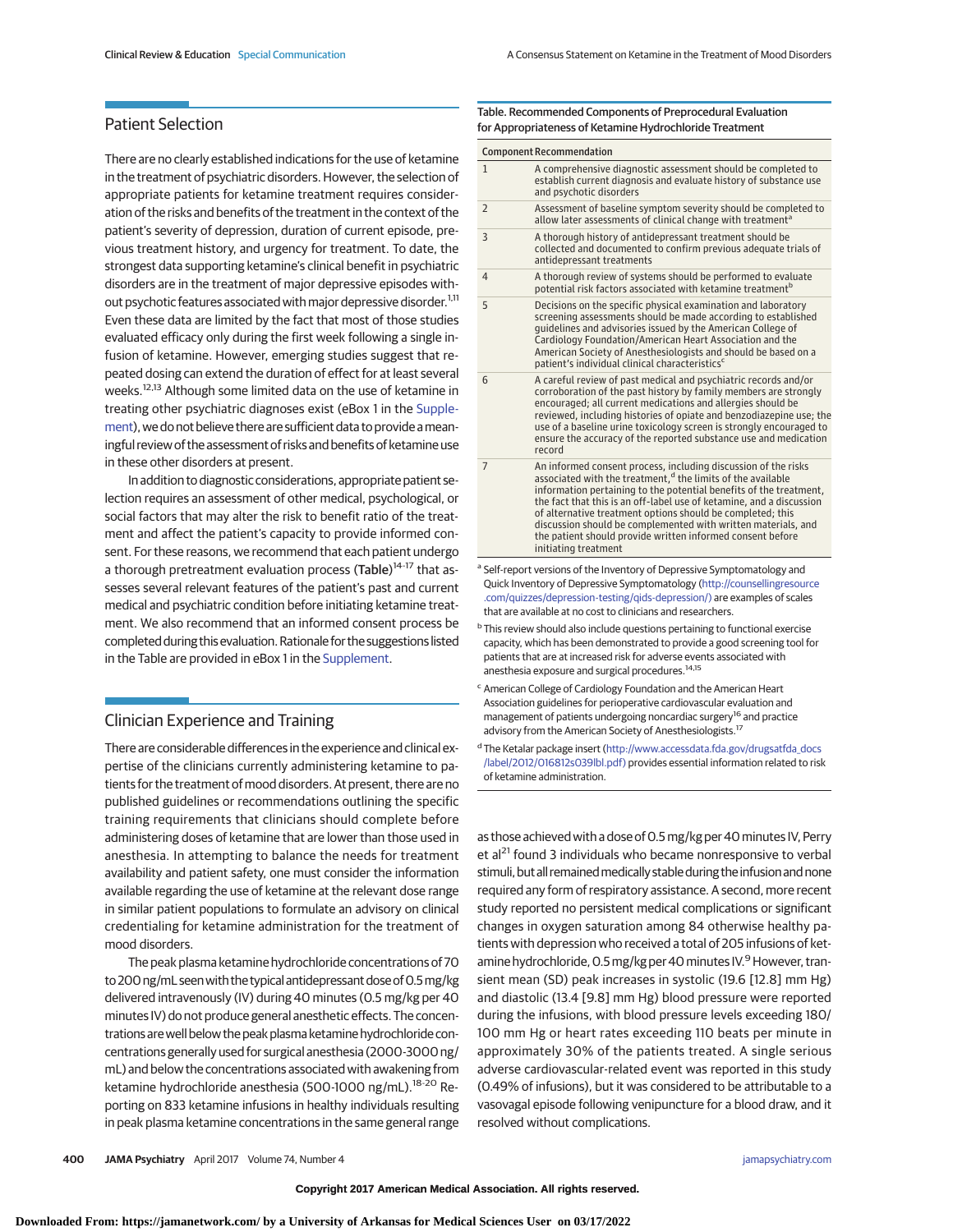The data available from these studies and other case reports in the literature suggest that the dose of ketamine hydrochloride typically used in the treatment ofmood disorders (0.5mg/kg per 40minutes IV) does not appear to have significant effects on the respiratory status of healthy individuals or patients with depression who are otherwise generally medically healthy. However, ketamine treatment could have meaningful effects on blood pressure and heart rate for some patients. Considering the potential risks associated with ketamine hydrochloride administration at the dose of 0.5mg/kg per 40minutes IV, it is recommended that clinicians delivering the treatment be prepared tomanage potential cardiovascular events should they occur. Based on this information, we suggest that a licensed clinician who can administer a Drug Enforcement Administration Schedule III medication (in most states this is an MD or DO with appropriate licensing) with Advanced Cardiac Life Support certification should provide the treatments.

Because it is also possible for patients to experience prominent transient dissociative or even psychotomimetic effects while being treated with ketamine,<sup>22</sup> clinicians should also be familiar with behavioral management of patients with marked mental status changes and be prepared to treat any emergency behavioral situations. Furthermore, it is suggested that an on-site clinician be available and able to evaluate the patient for potential behavioral risks, including suicidal ideation, before discharge to home. Finally, treating clinicians should be able to ensure that rapid follow-up evaluations of patients' psychiatric symptoms can be provided as needed.

In addition to the minimal general training requirements, it is also recommended that clinicians develop some level of experience with the specific method of ketamine administration before performing the procedure independently. Precise delineation of required experience and documentation of this experience should be based on local community standards of practice and/or clinical practice committees. Reports such as the Statement on Granting Privileges for Administration of Moderate Sedation to Practitioners Who Are Not Anesthesia Professionals, published by the American Society of Anesthesiologists,<sup>23</sup> can be used to inform the development of these standards.

## Treatment Setting

Although the administration of ketamine at peak plasma concentrations similar to those produced by a dose of 0.5 mg/kg per 40 minutes IV has proven to be relatively safe to date, the potentially concerning acute effects on cardiovascular function and behavior suggest that the clinical setting should provide sufficient means of monitoring the patients and providing immediate care if necessary. Although there are relatively low levels of evidence to support the use of any specificmonitoringmethods in reducing the risks of ketamine treatment with doses that are lower than those used in anesthesia, it should be expected that such a facility have ameans of monitoring basic cardiovascular (electrocardiogram, blood pressure) and respiratory (oxygen saturation or end-tidal  $CO<sub>2</sub>$ ) function. It should also be expected that there would be measures in place to rapidly address and stabilize a patient if an event should arise. These measures would include a means of delivering oxygen to patients with reduced respiratory function, medication, and, if indicated, restraints tomanage potentially dangerous behavioral symptoms. Moreover, there should be an established plan to rapidly address any sustained alterations in cardiovascular function, such as providing advanced cardiac life support or transfer to a hospital setting capable of caring for acute cardiovascular events. Patients deemed at higher risk for complications based on pretreatment evaluation should be treated at a facility that is appropriately equipped and staffed to manage any cardiovascular or respiratory events that may occur.

# Medication Delivery

#### Dose

Most clinical trials and case reports available in the literature have used the ketamine hydrochloride dose of 0.5 mg/kg per 40 minutes IV that was cited in the original report by Berman et al.<sup>24</sup> Limited information is available regarding the use of different routes of delivery and doses of ketamine. A meta-analysis of 6 trials assessing the effects of the standard dose of 0.5 mg/kg per 40 minutes IV and 3 trials assessing very low doses of ketamine hydrochloride (50-mg intranasal spray, 0.1-0.4 mg/kg IV, and 0.1-0.5 mg/kg IV intramuscularly or subcutaneously) reported that the dose of 0.5 mg/kg per 40minutes IV appears to bemore effective than very low doses in reducing the severity of depression.<sup>4</sup> However, there is substantial heterogeneity in the design of the clinical trials, and the total number of participants included in that analysis is very few, markedly limiting the ability to draw any firm conclusions from this report.

Although there is now a growing number of reports examining the effects of various doses and rates of ketamine infusion, including studies showing lower doses and reduced infusion rates<sup>25-27</sup> to be effective and studies showing higher doses and extended infusion rates<sup>28,29</sup> to have clinical benefit, at present we believe that insufficient information was provided in those studies to allow any meaningful analysis of any specific dose or route of treatment compared with the standard dose of 0.5 mg/kg per 40 minutes IV. Considering the lower-level evidence for doses and routes of administration other than 0.5 mg/kg per 40 minutes IV, if alternative doses are being used, that information should be presented to the patient during the informed consent process, and appropriate precautions should be made in managing any increased risk associated with the changes in ketamine administration. However, the use of alternative doses and routes of administration could be appropriate for individual patients under specific conditions.

One example of a rationale for dose adjustment is related to the dosing of ketamine for patients with a high body mass index (calculated as weight in kilograms divided by height inmeters squared). The fact that greater hemodynamic changes were observed in patients with a body mass index of 30 or higher who were receiving a dose of 0.5 mg/kg per 40 minutes<sup>9</sup> suggests that adjusting the ketamine dosing to ideal bodyweight (using the person's calculated ideal body weight and not actual body weight to determine dosing) may be an appropriate step to help ensure safety for patients with a body mass index of 30 or higher. However, there is currently very limited information supporting this approach.

#### Delivery Procedure

To help best ensure patient safety and tominimize risks, it is strongly advised that site-specific standard operating procedures be devel-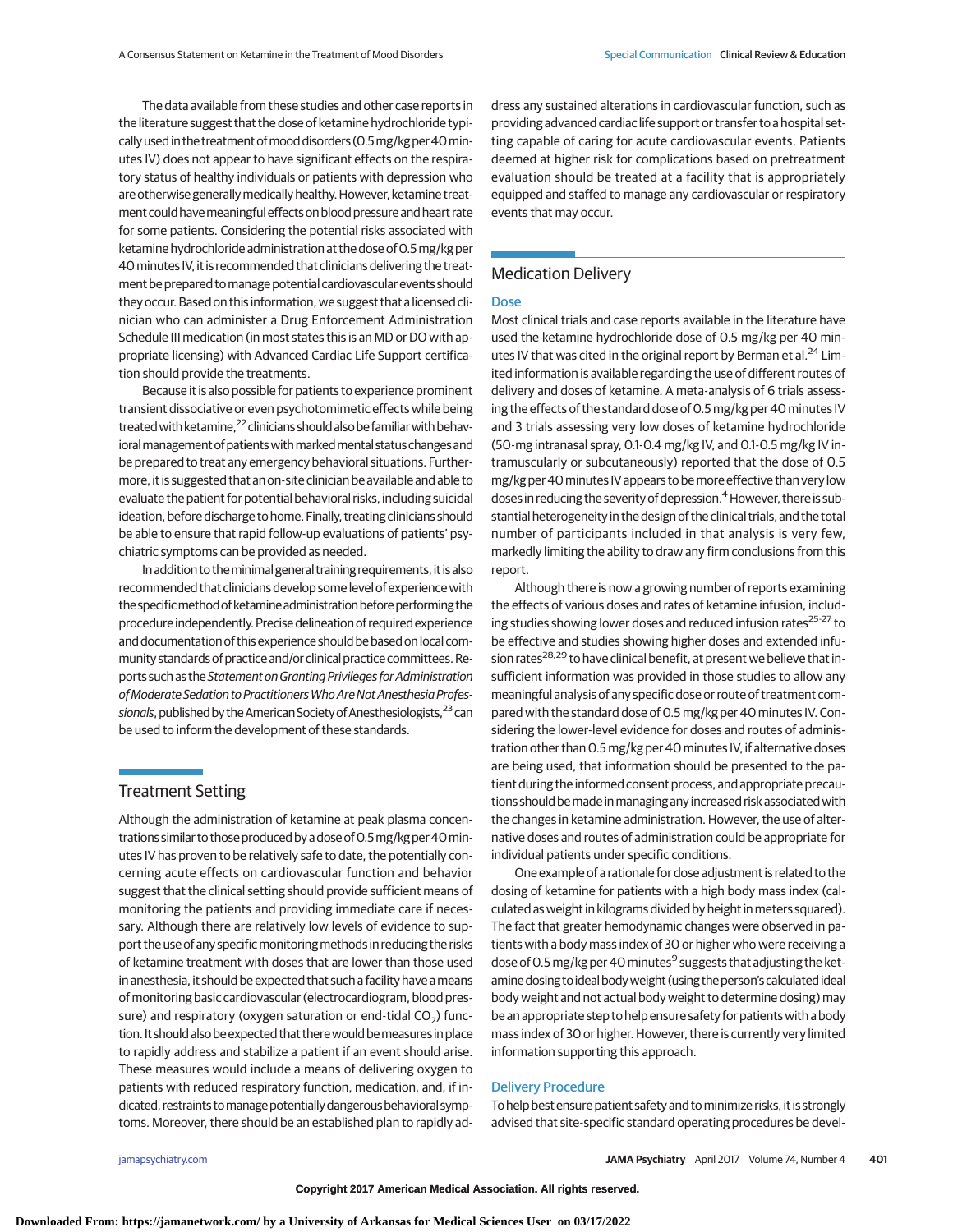oped and followed for the delivery of ketamine treatments for major depressive episodes. The standard operating procedure should contain predosing considerations covering the following: (1) confirmation of preprocedural evaluation and informed consent; (2) assessment of baseline vital signs, including blood pressure, heart rate, and oxygen saturation or end-tidal  $CO<sub>2</sub>$ ; (3) criteria for acceptable baseline vital signs before initiation of medication delivery (eBox 2 in the [Supplement\)](http://jama.jamanetwork.com/article.aspx?doi=10.1001/jamapsychiatry.2017.0080&utm_campaign=articlePDF%26utm_medium=articlePDFlink%26utm_source=articlePDF%26utm_content=jamapsychiatry.2017.0080); and (4) incorporation of a "time-out" procedure in which the name of the patient and correct dosing parameters are confirmed.

Standard operating procedures should also include specifically defined ongoing assessments of patients' physiological and mental status during the infusion process, including the following: (1) assessment of respiratory status (ie, oxygen saturation or endtidal  $CO<sub>2</sub>$ ); (2) assessment of cardiovascular function (blood pressure and heart rate, reported on a regular basis); (3) assessment of the level of consciousness (ie, Modified Observer's Assessment of Alertness/Sedation Scale<sup>30</sup>) or other documented assessment of responsiveness; and (4) delineation of criteria for stopping the infusion (eBox 3 in the [Supplement\)](http://jama.jamanetwork.com/article.aspx?doi=10.1001/jamapsychiatry.2017.0080&utm_campaign=articlePDF%26utm_medium=articlePDFlink%26utm_source=articlePDF%26utm_content=jamapsychiatry.2017.0080) and a clear plan for managing cardiovascular or behavioral events during treatment.

Immediate posttreatment evaluations, assessments, and management should ensure that the patient has returned to a level of function that will allow for safe return to his or her current living environment. This assessment should include documentation of return to both baseline physiological measures and mental status. It is also critical to ensure that a responsible adult is available to transport the patient home if the treatment is being administered on an outpatient basis. Recommendations regarding driving and use of heavy machinery, as well as use of concomitant medications, drugs, or alcohol, should also be reviewed before discharge. It is also important to review follow-up procedures and ensure that the patient has a means of rapidly contacting an appropriately trained clinician if necessary.

## Follow-up and Assessments

#### Efficacy Measures of Short-term Repeated Administration

The existing data surrounding the benefits of repeated infusions of ketamine remain limited.<sup>1,11</sup> Although an increasing number of small case series evaluate the efficacy of repeated ketamine administration for the treatment of major depressive episodes, there is a very small number of randomized clinical trials in the literature.<sup>1</sup> The lack of clinical trials in this area makes it difficult to provide suggestions on the frequency and duration of treatment with evenmoderate levels of confidence. Most studies and case reports published to date on this topic have examined the effects of less than 1 month of treatment.12,26,31-34

A recent randomized, placebo-controlled clinical trial (using saline as the placebo) of 68 patients with treatment-resistant major depressive disorder examined the efficacy of ketamine, 0.5 mg/kg per 40 minutes IV, both 2 and 3 times weekly for up to 2 weeks and found both dosing regimens to be nearly equally efficacious (change in mean [SD] Montgomery-Åsberg Depression Rating Scale total score for ketamine 2 times weekly, -18.4 [12.0] vs placebo, -5.7 [10.2]; and ketamine 3 times weekly,  $-17.7$  [7.3] vs placebo,  $-3.1$  [5.7]).<sup>13</sup> After 2 weeks of treatment, patients treated with ketamine 2 times weekly showed a 69% rate of response and 37.5% rate of remission vs placebo, at 15% and 7.7%, respectively, and those treated with ketamine 3 times weekly had a 53.8% rate of response and 23.1% rate of remission vs placebo, at 6% and 0%, respectively. In the ensuing open-label phase of the study, patients were allowed to continue with active medication at the dose frequency they were originally assigned for an additional 2-week period. At the end of 4 weeks of treatment, the 13 patients who received ketamine 2 times weekly and continued to receive the additional 2 weeks of treatment had a mean 27-point reduction in the Montgomery-Åsberg Depression Rating Scale score compared with a 23-point decrease for the 13 patients who received ketamine 3 times weekly. Although this was clearly not a definitive study, it is the best evidence currently available, to our knowledge, to suggest that twice-weekly dosing is as efficacious as more frequent dosing for a period of up to 4 weeks. In general, most of the available reports describing the effects of repeated treatments showed the largest benefits occurringearly in the course of treatment, but some reports did show some cumulative benefit of continued treatment.<sup>31</sup>

Very limited data exist to suggest a clear point of determining the futility of treatment, but there are a few reports of patients responding after more than 3 infusions. Based on the limited data available, patients should be monitored closely using a rating instrument to assess clinical change to better reevaluate the risk to benefit ratio of continued treatment. In addition, only 1 report suggests that an increased dose of ketamine (beyond 0.5 mg/kg per 40 minutes) may lead to a response to treatment in patients who had previously not responded.<sup>28</sup> Equally few data are available to suggest a standard number of treatments that should be administered to optimize longer-term benefit of the treatment.

# Efficacy of Longer-term Repeated Administration

To our knowledge, there are extremely limited published data on the longer-termeffectiveness and safety of ketamine treatment inmood disorders. This literature is confined to a few case series that do not allow us to make a meaningful statement about the longer-term use of ketamine.<sup>35,36</sup> Several clinics providing such treatments are currently using a 2- or 3-week course of ketamine delivered 2 or 3 times per week, followed by a taper period and/or continued treatments based on empirically determined duration of responses for each patient. However, there remain no published data that clearly support this practice, and it is strongly recommended that the relative benefit of each ketamine infusion be considered in light of the potential risks associated with longer-term exposure to ketamine and the lack of published evidence for prolonged efficacy with ongoing administration. The scarcity of this information is one of the major drawbacks to be considered before initiating ketamine therapy for patients with mood disorders and should be discussed with the patient before beginning treatment.

## Safety Measures and Continuation of Treatment

Based on the known or suspected risks of cognitive impairment<sup>37</sup> and cystitis<sup>38</sup> associated with chronic high-frequency use of ketamine and the known substance abuse liability of the drug,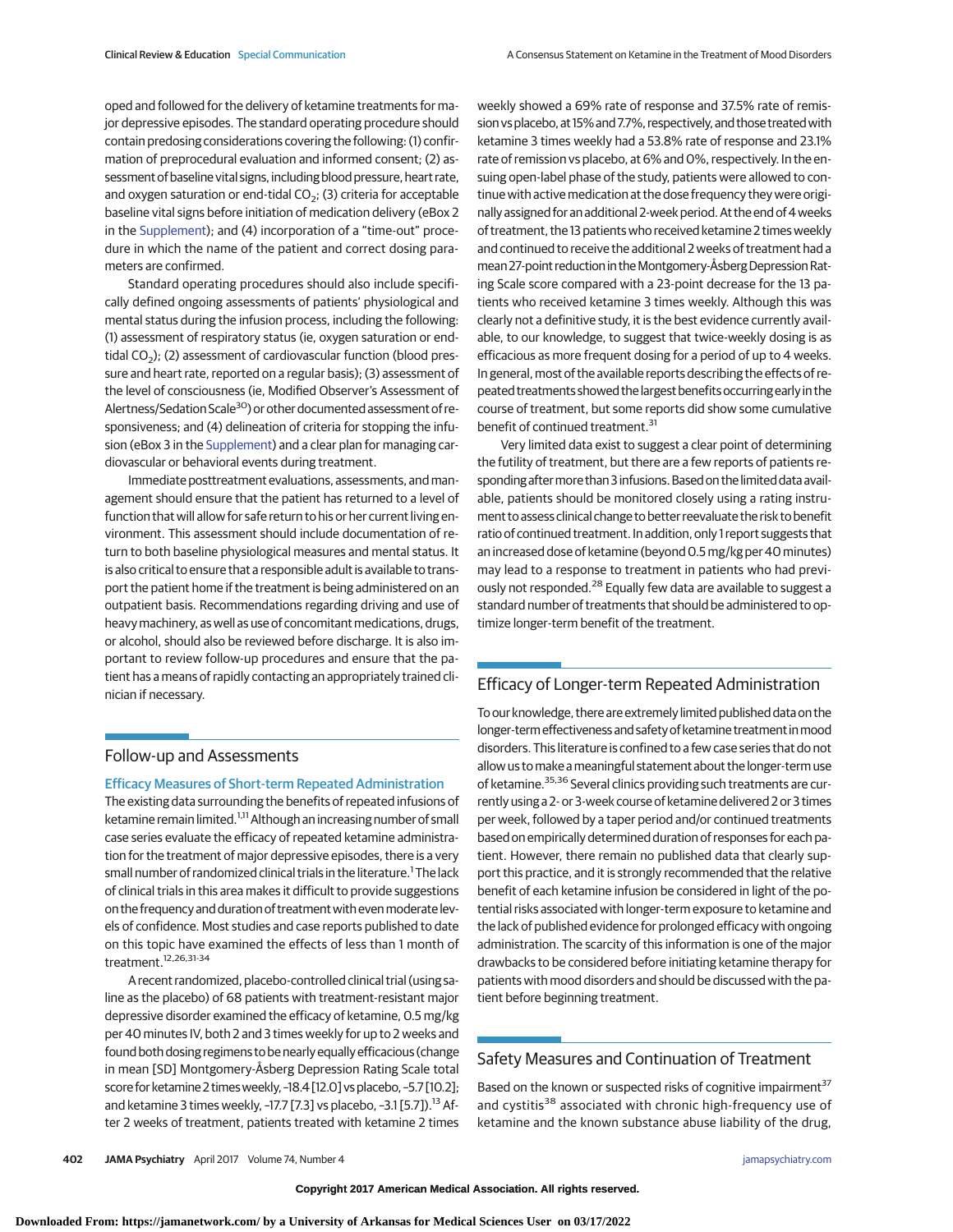assessments of cognitive function, urinary discomfort, and substance use<sup>39</sup> should be considered if repeated administrations are provided (eBox 4 in the [Supplement\)](http://jama.jamanetwork.com/article.aspx?doi=10.1001/jamapsychiatry.2017.0080&utm_campaign=articlePDF%26utm_medium=articlePDFlink%26utm_source=articlePDF%26utm_content=jamapsychiatry.2017.0080).

Considering the known potential for abuse of ketamine<sup>40</sup> and recent reports of abuse of prescribed ketamine for the treatment of depression,<sup>41</sup> clinicians should be vigilant about assessing the potential for patients to develop ketamine use disorder. Close clinical follow-up with intermittent urine toxicology screening for drugs of abuse and inquiries about attempts to receive additional ketamine treatments at other treatment centers should be implementedwhen clinical suspicion of ketamine abuse is present. Moreover, the number and frequency of treatments should be limited to the minimum necessary to achieve clinical response. Considering the evidence suggesting that the mechanism of action requires some delayed physiological effect to the treatment and does not appear to require sustained blood concentrations of the drug to be present, there is no evidence to support the practice of frequent ketamine administration. The previously mentioned report showing twice-weekly dosing to be at least as effective as dosing 3 times a week<sup>13</sup> for up to 4 weeks appears to support this idea instead of more frequent dosing schedules.

At this point of early clinical development, we strongly advise against the prescription of at-home self-administration of ketamine; it remains prudent to have all doses administered withmedical supervision until more safety information obtained under controlled situations can be collected. Discontinuation of ketamine treatment is recommended if the dosing cannot be spaced out to a minimum administration of 1 dose per week by the second month of treatment. The goal remains to eventually taper and discontinue treatment until more long-term safety data can be collected.

## Future Directions

The rapid onset of robust, transient antidepressant effects associated with ketamine infusions has generated much excitement and hope for patients with refractory mood disorders and the clinicians who treat them. However, it is necessary to recognize the major gaps that remain in our knowledge about the longer-term efficacy and safety of ketamine infusions. Future research is needed to address these unanswered questions and concerns. Although economic factors make it unlikely that large-scale, pivotal phase 3 clinical trials of racemic ketamine will ever be completed, there are several studies with federal and private foundation funding aiming to address some of these issues. It is imperative that clinicians and patients continue to consider enrollment in these studies when contemplating ketamine treatment of a mood disorder. It is only through these standardized clinical trials that we will be able to collect the data necessary to answer some of the crucial questions pertaining to the efficacy and safety of the drug. A second means of adding to the knowledge base is to develop a coordinated system of data collection on all patients receiving ketamine for the treatment of mood disorders. After such a registry is created, all clinicians providing ketamine treatment should consider participation.

#### ARTICLE INFORMATION

**Accepted for Publication:** January 11, 2017.

**Published Online:** March 1, 2017. doi[:10.1001/jamapsychiatry.2017.0080](http://jama.jamanetwork.com/article.aspx?doi=10.1001/jamapsychiatry.2017.0080&utm_campaign=articlePDF%26utm_medium=articlePDFlink%26utm_source=articlePDF%26utm_content=jamapsychiatry.2017.0080)

**Author Affiliations:** Department of Psychiatry, Yale University School of Medicine, New Haven, Connecticut (Sanacora); Department of Psychiatry, Mayo Clinic, Rochester, Minnesota (Frye); Department of Psychiatry, Emory University School of Medicine, Atlanta, Georgia (McDonald); Department of Psychiatry, Baylor College of Medicine, Houston, Texas (Mathew); Department of Psychiatry, Michael E. Debakey Veterans Affairs Medical Center, Houston, Texas (Mathew); Department of Psychiatry, Kaiser Permanente Northern California, San Francisco (Turner); Department of Psychiatry, Stanford University School of Medicine, Stanford, California (Schatzberg); Department of Psychiatry, Tufts University School of Medicine and Tufts Medical Center, Boston, Massachusetts (Summergrad); Department of Psychiatry, University of Miami Miller School of Medicine, Miami, Florida (Nemeroff).

**Conflict of Interest Disclosures:** Dr Sanacora reported receiving consulting fees from Allergan, Alkermes, AstraZeneca, BioHaven Pharmaceuticals, Hoffman La-Roche, Johnson & Johnson (Janssen), Merck, Naurex, Servier Pharmaceuticals, Taisho Pharmaceuticals, Teva, and Vistagen Therapeutics in the past 24 months and receiving research contracts from AstraZeneca, Bristol-Myers Squibb, Eli Lilly & Co, Johnson & Johnson (Janssen), Hoffman La-Roche, Merck & Co, Naurex, and Servier in the last 24 months. Free medication was provided to Dr Sanacora for a National Institutes of

Health–sponsored study by Sanofi. Dr Sanacora reported holding shares in BioHaven Pharmaceuticals Holding Company and being a co-inventor on patent No. 8778979 ("Glutamate agents in the treatment of mental disorders"). Dr Frye reported receiving grant support in 2016 from AssureRx, Janssen Research & Development, Mayo Foundation, Myriad Genetics, and Pfizer; serving as a paid consultant for Mayo, Janssen Research & Development LLC, Mitsubishi Tanabe Pharma Corporation, Myriad Genetics, Neuralstem Inc, Sunovion, Supernus Pharmaceuticals, and Teva Pharmaceuticals; and receiving continuing medical education and travel support from the American Physician Institute and CME Outfitters. Dr McDonald reported receiving research support from the National Institute of Mental Health, National Institute of Neurological Disease and Stroke, Stanley Foundation, Soterix, Neuronetics, and Cervel Neurotherapeutics; receiving reimbursement for travel and an honorarium for serving as a consultant on the Neurological Devices Panel of the Medical Devices Advisory Committee, Center for Devices and Radiological Health, Food and Drug Administration, and serving as an ad hoc member of several National Institute of Mental Health and National Institute of Neurological Disease and Stroke study sections; and receiving royalties or a stipend for a contract with Oxford University Press to co-edit a book on the clinical guide to transcranial magnetic stimulation in the treatment of depression and for serving as a section editor for Current Psychiatry Reports. Dr Mathew reported receiving research funding from the Department of Veterans Affairs, National Institute of Mental Health, Janssen Research & Development, and Otsuka; receiving consulting

fees from or serving on advisory boards for Acadia, Alkermes, Cerecor, Genentech, Naurex, Otsuka, Teva, Valeant, and Vistagen Therapeutics; and receiving support from the Johnson Family Chair for Research in Psychiatry at Baylor College of Medicine and resources and use of facilities at the Michael E Debakey Veterans Affairs Medical Center in Houston, Texas. Dr Schatzberg reported receiving consulting fees from Forum, Gilead, Takeda, Xhale, Clintara, Pfizer, Myriad Genetics, Alkermes, and Neuronetics in the past 3 years; holding equity in Seattle Genetics, Incyte Genetics, Corcept (co-founder), Merck, Gilead, Xhale, Amnestix, Synosia, Neuronetics, and Intersect ENT; receiving grant funding from Janssen; and receiving royalties from American Psychiatric Publishing and Stanford University for use patents. Dr Summergrad reported receiving honoraria from CME Outfitters, Pharmasquire, and universities and associations for nonpromotional speaking; royalties from Harvard University Press, Springer, and American Psychiatric Press; and consulting fees and stock options from Mental Health Data Services Inc and Quartet Health Inc, in which he also has stock. Dr Nemeroff reported receiving consulting fees from Xhale, Takeda, Mitsubishi Tanabe Pharma Development America, Taisho Pharmaceutical Inc, Lundbeck, Prismic Pharmaceuticals, Bracket (Clintara), Total Pain Solutions (TPS), Gerson Lehrman Group (GLG) Healthcare & Biomedical Council, Fortress Biotech, Sunovion Pharmaceuticals Inc, and Sumitomo Dainippon Pharma; being a share holder in Xhale, Celgene, Seattle Genetics, Abbvie, OPKO Health Inc, and Bracket Intermediate Holding Corp; receiving income or equity from American Psychiatric Publishing, Xhale, Bracket (Clintara), CME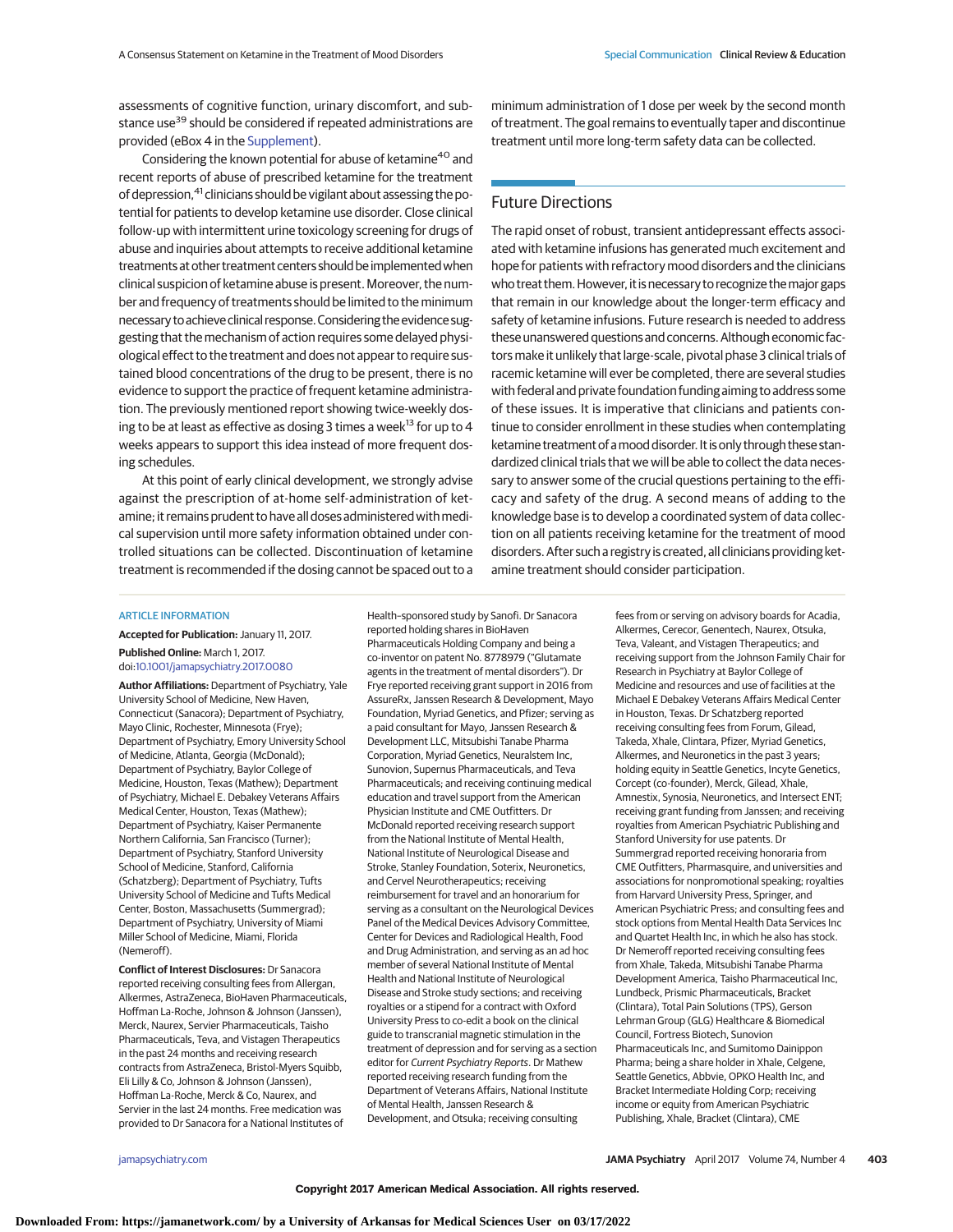Outfitters, and Takeda; and holding patent No. 6,375,990B1 related to the method of and devices for transdermal delivery of lithium and patent No. 7,148,027B2 related to the method of assessing antidepressant drug therapy via transport inhibition of monoamine neurotransmitters by ex vivo assay.

**Group Information:** The American Psychiatric Association (APA) Task Force on Novel Biomarkers and Treatments members include: Charles B. Nemeroff, MD, PhD (University of Miami Miller School of Medicine); William McDonald, MD (Emory University School of Medicine); Linda Carpenter, MD (Butler Hospital, Brown University); Ned Kalin, MD (University of Wisconsin School of Medicine and Public Health); Carolyn Rodriquez, MD, PhD (Stanford University); Maurico Tohen, MD, DrPh, MBA (University of New Mexico); and Alik Widge, MD, PhD (Massachusetts General Hospital, Harvard University).

**Additional Contributions:** Shaun Gruenbaum, MD, Department of Anesthesiology, Yale University School of Medicine, assisted with and reviewed this manuscript. He was not compensated for his contribution.

#### **REFERENCES**

**1**. Newport DJ, Carpenter LL, McDonald WM, Potash JB, Tohen M, Nemeroff CB; APA Council of Research Task Force on Novel Biomarkers and Treatments. Ketamine and other NMDA antagonists: early clinical trials and possible mechanisms in depression. [Am J Psychiatry](https://www.ncbi.nlm.nih.gov/pubmed/26423481). 2015; [172\(10\):950-966.](https://www.ncbi.nlm.nih.gov/pubmed/26423481)

**2**. Sisti D, Segal AG, Thase ME. Proceed with caution: off-label ketamine treatment for major depressive disorder. [Curr Psychiatry Rep](https://www.ncbi.nlm.nih.gov/pubmed/25308395). 2014;16 [\(12\):527.](https://www.ncbi.nlm.nih.gov/pubmed/25308395)

**3**. Zhang MW, Harris KM, Ho RC. Is off-label repeat prescription of ketamine as a rapid antidepressant safe? controversies, ethical concerns, and legal implications. [BMC Med Ethics](https://www.ncbi.nlm.nih.gov/pubmed/26768892). 2016;17(1):4.

**4**. Xu Y, Hackett M, Carter G, et al. Effects of low-dose and very low-dose ketamine among patients with major depression: a systematic review and meta-analysis. Int J Neuropsychopharmacol. 2016;19(4):pyv124. doi[:10.1093/ijnp/pyv124](http://dx.doi.org/10.1093/ijnp/pyv124)

**5**. Coyle CM, Laws KR. The use of ketamine as an antidepressant: a systematic review and meta-analysis. [Hum Psychopharmacol](https://www.ncbi.nlm.nih.gov/pubmed/25847818). 2015;30(3): [152-163.](https://www.ncbi.nlm.nih.gov/pubmed/25847818)

**6**. Lee EE, Della Selva MP, Liu A, Himelhoch S. Ketamine as a novel treatment for major depressive disorder and bipolar depression: a systematic review and quantitative meta-analysis. [Gen Hosp](https://www.ncbi.nlm.nih.gov/pubmed/25698228) Psychiatry[. 2015;37\(2\):178-184.](https://www.ncbi.nlm.nih.gov/pubmed/25698228)

**7**. McGirr A, Berlim MT, Bond DJ, Fleck MP, Yatham LN, Lam RW. A systematic review and meta-analysis of randomized, double-blind, placebo-controlled trials of ketamine in the rapid treatment of major depressive episodes. Psychol Med[. 2015;45\(4\):693-](https://www.ncbi.nlm.nih.gov/pubmed/25010396) [704.](https://www.ncbi.nlm.nih.gov/pubmed/25010396)

**8**. Fond G, Loundou A, Rabu C, et al. Ketamine administration in depressive disorders: a systematic review and meta-analysis. [Psychopharmacology](https://www.ncbi.nlm.nih.gov/pubmed/25038867) (Berl)[. 2014;231\(18\):3663-3676.](https://www.ncbi.nlm.nih.gov/pubmed/25038867)

**9**. Wan LB, Levitch CF, Perez AM, et al. Ketamine safety and tolerability in clinical trials for treatment-resistant depression. [J Clin Psychiatry](https://www.ncbi.nlm.nih.gov/pubmed/25271445). [2015;76\(3\):247-252.](https://www.ncbi.nlm.nih.gov/pubmed/25271445)

**10**. McCloud TL, Caddy C, Jochim J, et al. Ketamine and other glutamate receptor modulators for depression in bipolar disorder in adults. [Cochrane](https://www.ncbi.nlm.nih.gov/pubmed/26415966) Database Syst Rev[. 2015;9\(9\):CD011611.](https://www.ncbi.nlm.nih.gov/pubmed/26415966)

**11**. Caddy C, Amit BH, McCloud TL, et al. Ketamine and other glutamate receptor modulators for depression in adults. [Cochrane Database Syst Rev](https://www.ncbi.nlm.nih.gov/pubmed/26395901). [2015;9\(9\):CD011612.](https://www.ncbi.nlm.nih.gov/pubmed/26395901)

**12**. Murrough JW, Perez AM, Pillemer S, et al. Rapid and longer-term antidepressant effects of repeated ketamine infusions in treatment-resistant major depression. Biol Psychiatry[. 2013;74\(4\):250-256.](https://www.ncbi.nlm.nih.gov/pubmed/22840761)

**13**. Singh JB, Fedgchin M, Daly EJ, et al. A double-blind, randomized, placebo-controlled, dose-frequency study of intravenous ketamine in patients with treatment-resistant depression. [Am J](https://www.ncbi.nlm.nih.gov/pubmed/27056608) Psychiatry[. 2016;173\(8\):816-826.](https://www.ncbi.nlm.nih.gov/pubmed/27056608)

**14**. Kristensen SD, Knuuti J, Saraste A, et al; Authors/Task Force Members. 2014 ESC/ESA guidelines on non-cardiac surgery: cardiovascular assessment and management: the Joint Task Force on non-cardiac surgery: cardiovascular assessment and management of the European Society of Cardiology (ESC) and the European Society of Anaesthesiology (ESA). [Eur J Anaesthesiol](https://www.ncbi.nlm.nih.gov/pubmed/25127426). 2014;31 [\(10\):517-573.](https://www.ncbi.nlm.nih.gov/pubmed/25127426)

**15**. Eagle KA, Berger PB, Calkins H, et al; American College of Cardiology/American Heart Association Task Force on Practice Guidelines (Committee to Update the 1996 Guidelines on Perioperative Cardiovascular Evaluation for Noncardiac Surgery). ACC/AHA guideline update for perioperative cardiovascular evaluation for noncardiac surgery—executive summary: a report of the American College of Cardiology/American Heart Association Task Force on Practice Guidelines (Committee to Update the 1996 Guidelines on Perioperative Cardiovascular Evaluation for Noncardiac Surgery). Circulation[. 2002;105\(10\):](https://www.ncbi.nlm.nih.gov/pubmed/11889023) [1257-1267.](https://www.ncbi.nlm.nih.gov/pubmed/11889023)

**16**. Fleisher LA, Fleischmann KE, Auerbach AD, et al; American College of Cardiology; American Heart Association. 2014 ACC/AHA guideline on perioperative cardiovascular evaluation and management of patients undergoing noncardiac surgery: a report of the American College of Cardiology/American Heart Association Task Force on practice guidelines. [J Am Coll Cardiol](https://www.ncbi.nlm.nih.gov/pubmed/25091544). 2014;64 [\(22\):e77-e137.](https://www.ncbi.nlm.nih.gov/pubmed/25091544)

**17**. Apfelbaum JL, Connis RT, Nickinovich DG, et al; Committee on Standards and Practice Parameters; American Society of Anesthesiologists Task Force on Preanesthesia Evaluation. Practice advisory for preanesthesia evaluation: an updated report by the American Society of Anesthesiologists Task Force on Preanesthesia Evaluation. [Anesthesiology](https://www.ncbi.nlm.nih.gov/pubmed/22273990). 2012; [116\(3\):522-538.](https://www.ncbi.nlm.nih.gov/pubmed/22273990)

**18**. Miller RD. Miller's Anesthesia. 7th ed. Philadelphia, PA: Churchill Livingstone; 2010.

**19**. Grant IS, Nimmo WS, McNicol LR, Clements JA. Ketamine disposition in children and adults. [Br J](https://www.ncbi.nlm.nih.gov/pubmed/6639827) Anaesth[. 1983;55\(11\):1107-1111.](https://www.ncbi.nlm.nih.gov/pubmed/6639827)

**20**. Bowdle TA, Horita A, Kharasch ED. The Pharmacological Basis of Anesthesiology. New York, NY: Churchill Livingstone; 1994.

**21**. Perry EB Jr, Cramer JA, Cho HS, et al; Yale Ketamine Study Group. Psychiatric safety of ketamine in psychopharmacology research. [Psychopharmacology \(Berl\)](https://www.ncbi.nlm.nih.gov/pubmed/17458544). 2007;192(2):253-260. **22**. Krystal JH, Karper LP, Seibyl JP, et al. Subanesthetic effects of the noncompetitive NMDA antagonist, ketamine, in humans: psychotomimetic, perceptual, cognitive, and neuroendocrine responses. Arch Gen Psychiatry[. 1994;51\(3\):199-214.](https://www.ncbi.nlm.nih.gov/pubmed/8122957)

**23**. American Society of Anesthesiologists. Statement on granting privileges for administration of moderate sedation to practitioners who are not anesthesia professionals (approved by the ASA House of Delegates on October 25, 2005, and reaffirmed on October 26, 2016). [http://www.asahq](http://www.asahq.org/~/media/Sites/ASAHQ/Files/Public/Resources/standards-guidelines/statement-on-granting-privileges-to-nonanesthesiologist-administering-physicians-deep-sedation.pdf) [.org/~/media/Sites/ASAHQ/Files/Public/Resources](http://www.asahq.org/~/media/Sites/ASAHQ/Files/Public/Resources/standards-guidelines/statement-on-granting-privileges-to-nonanesthesiologist-administering-physicians-deep-sedation.pdf) [/standards-guidelines/statement-on-granting](http://www.asahq.org/~/media/Sites/ASAHQ/Files/Public/Resources/standards-guidelines/statement-on-granting-privileges-to-nonanesthesiologist-administering-physicians-deep-sedation.pdf)[privileges-to-nonanesthesiologist-administering](http://www.asahq.org/~/media/Sites/ASAHQ/Files/Public/Resources/standards-guidelines/statement-on-granting-privileges-to-nonanesthesiologist-administering-physicians-deep-sedation.pdf)[physicians-deep-sedation.pdf.](http://www.asahq.org/~/media/Sites/ASAHQ/Files/Public/Resources/standards-guidelines/statement-on-granting-privileges-to-nonanesthesiologist-administering-physicians-deep-sedation.pdf) Accessed December 19, 2016.

**24**. Berman RM, Cappiello A, Anand A, et al. Antidepressant effects of ketamine in depressed patients. Biol Psychiatry[. 2000;47\(4\):351-354.](https://www.ncbi.nlm.nih.gov/pubmed/10686270)

**25**. Singh JB, Fedgchin M, Daly E, et al. Intravenous esketamine in adult treatment-resistant depression: a double-blind, double-randomization, placebo-controlled study. [Biol Psychiatry](https://www.ncbi.nlm.nih.gov/pubmed/26707087). 2016;80 [\(6\):424-431.](https://www.ncbi.nlm.nih.gov/pubmed/26707087)

**26**. Rasmussen KG, Lineberry TW, Galardy CW, et al. Serial infusions of low-dose ketamine for major depression. [J Psychopharmacol](https://www.ncbi.nlm.nih.gov/pubmed/23428794). 2013;27(5): [444-450.](https://www.ncbi.nlm.nih.gov/pubmed/23428794)

**27**. Vande Voort JL, Morgan RJ, Kung S, et al. Continuation phase intravenous ketamine in adults with treatment-resistant depression. [J Affect Disord](https://www.ncbi.nlm.nih.gov/pubmed/27656788). [2016;206:300-304.](https://www.ncbi.nlm.nih.gov/pubmed/27656788)

**28**. Cusin C, Ionescu DF, Pavone KJ, et al. Ketamine augmentation for outpatients with treatment-resistant depression: preliminary evidence for two-step intravenous dose escalation. [Aust N Z J Psychiatry](https://www.ncbi.nlm.nih.gov/pubmed/26893373). 2017;51(1):55-64.

**29**. Lenze EJ, Farber NB, Kharasch E, et al. Ninety-six hour ketamine infusion with co-administered clonidine for treatment-resistant depression: a pilot randomised controlled trial. [World J Biol Psychiatry](https://www.ncbi.nlm.nih.gov/pubmed/26919405). 2016;17(3):230-238.

**30**. Drake LM, Chen SC, Rex DK. Efficacy of bispectral monitoring as an adjunct to nurse-administered propofol sedation for colonoscopy: a randomized controlled trial. [Am J](https://www.ncbi.nlm.nih.gov/pubmed/16968506) Gastroenterol[. 2006;101\(9\):2003-2007.](https://www.ncbi.nlm.nih.gov/pubmed/16968506)

**31**. Shiroma PR, Johns B, Kuskowski M, et al. Augmentation of response and remission to serial intravenous subanesthetic ketamine in treatment resistant depression.J Affect Disord[. 2014;155:123-](https://www.ncbi.nlm.nih.gov/pubmed/24268616) [129.](https://www.ncbi.nlm.nih.gov/pubmed/24268616)

**32**. Diamond PR, Farmery AD, Atkinson S, et al. Ketamine infusions for treatment resistant depression: a series of 28 patients treated weekly or twice weekly in an ECT clinic. [J Psychopharmacol](https://www.ncbi.nlm.nih.gov/pubmed/24699062). [2014;28\(6\):536-544.](https://www.ncbi.nlm.nih.gov/pubmed/24699062)

**33**. Ghasemi M, Kazemi MH, Yoosefi A, et al. Rapid antidepressant effects of repeated doses of ketamine compared with electroconvulsive therapy in hospitalized patients with major depressive disorder. Psychiatry Res[. 2014;215\(2\):355-361.](https://www.ncbi.nlm.nih.gov/pubmed/24374115)

**34**. Segmiller F, Rüther T, Linhardt A, et al. Repeated S-ketamine infusions in therapy resistant depression: a case series. [J Clin Pharmacol](https://www.ncbi.nlm.nih.gov/pubmed/23893490). 2013; [53\(9\):996-998.](https://www.ncbi.nlm.nih.gov/pubmed/23893490)